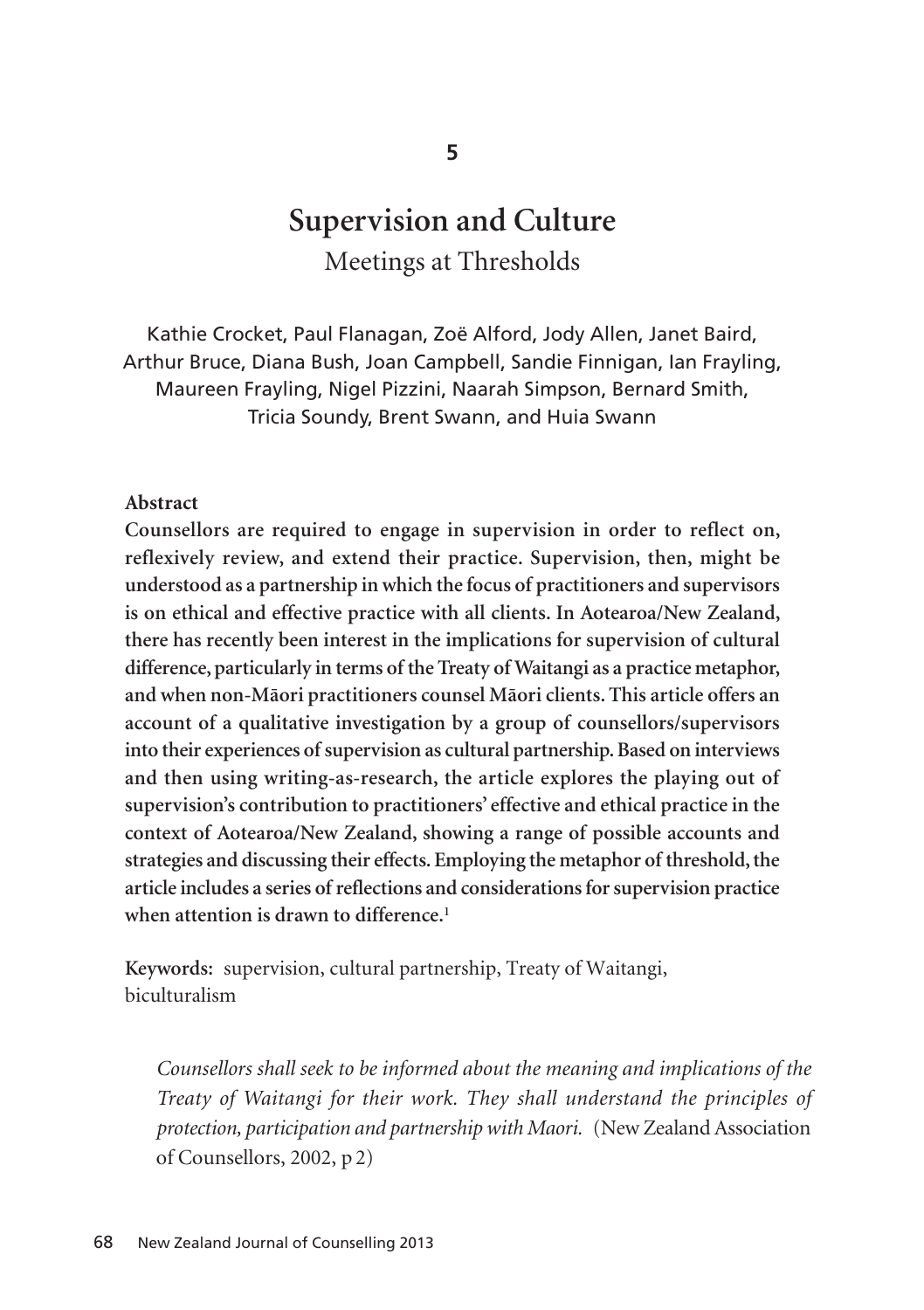In focusing on the Treaty of Waitangi in the introductory statements of its *Code of Ethics*(2002), the New Zealand Association of Counsellors (NZAC) clearly positions the professional practice of counselling among the political and practical conditions of life in post-colonial Aotearoa/New Zealand. A growing New Zealand literature brings questions of culture to the centre ground of counselling (see, for example, A. Crocket, 2009, 2010, 2012; Drury, 2007; Durie, 1989, 1999, 2007; Hancock, Epston, & McKenzie, 2006; Lang, 2005, 2011; Lang & Katene, 2007; Te Wiata, 2006; Te Wiata & A. Crocket, 2011). This is perhaps evidence of efforts toward Päkehä "bicultural competence" (NZAC, 2002) and of exploring possibilities for Treaty-honouring practice. This article brings supervision into these efforts and explorations, reporting on a research project that asked the following question: *How does professional supervision work as cultural partnership in Aotearoa/New Zealand?* 

## **Culture in the Aotearoa/New Zealand counselling supervision literature**

A range of literature is relevant to this research question: international literature on culture and supervision; Aotearoa/New Zealand health, social service, and education literature on culture and supervision; counselling-specific supervision literature; and NZAC policy and practice documents. This review focuses on the last two of these four,<sup>2</sup> including the following NZAC policy documents: *Code of Ethics* (2002); supervision policy (2008); membership requirements (2011); and supervisor accreditation documents (2005/2008).

The *Code of Ethics*(NZAC, 2002) has a clear position on partnership: members are required to attend to and respond to "the meaning and implications of the Treaty of Waitangi" and to "understand the principles of protection, participation and partnership with Maori" (s.1). Members are encouraged to work toward bicultural competence, taking into account the diverse cultural contexts and practices of clients, working with clients in ways that are meaningful in the context of, and respectful toward, the clients' cultural communities (s. 5.2). Referring to supervision as a domain of practice, the *Code* states that "Counsellors should seek cultural consultation to support their work with persons who have different cultural backgrounds from their own"  $(s, 9.1(d))$ .

The NZAC Membership Committee establishes criteria for member status, including requirements for supervision as part of professional education. Application forms and documents from this committee detail membership criteria. Invoking cultural safety—a concept first developed in nursing by Ramsden (1997, 2002, 2005) and discussed more recently with reference to counselling by A. Crocket (2012)—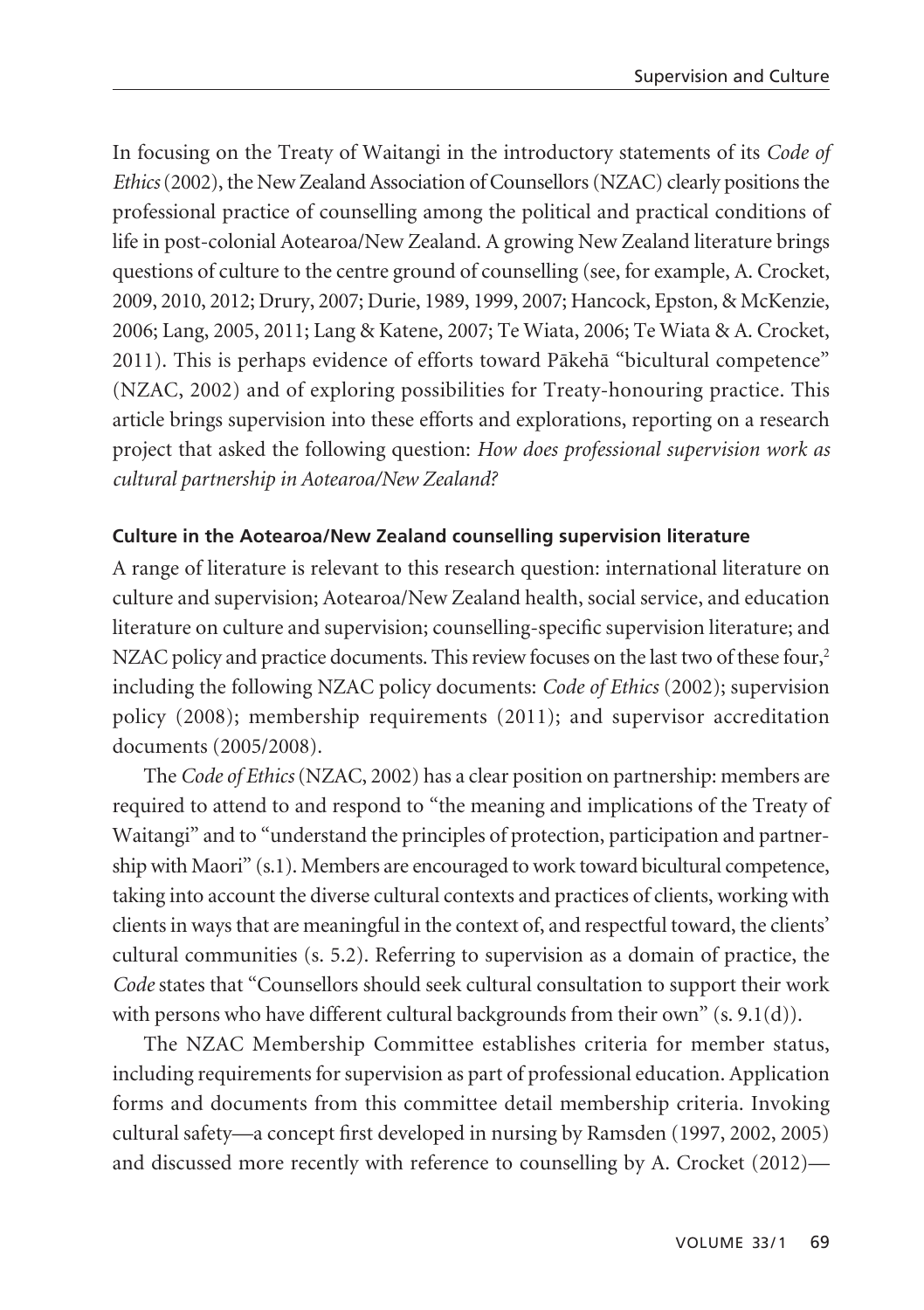this committee makes an explicit statement about supervision and culture: "it is important that there are Bicultural conversations about bi-cultural (*sic*) safety as part of the supervision process to develop an understanding of the (*sic*) Maori world view and implications for practice in NZ not just for those who have Maori clients" (NZAC, 2011).

NZAC's (2008) supervision policy document contains only one reference to culture, encouraging cultural consultation for members who work "with a person of a different background from their own" (s. 5.5). Perhaps this statement suggests that counsellors might most often meet with persons from a similar background, a suggestion that would appear to be out of step with the working life of many counsellors. The application form for "accreditation as a supervisor" (NZAC, 2005/2008) has no comment or question related to culture.

The differences in the emphasis given to culture in these various documents the *Code of Ethics*, membership requirements, supervision policy, and supervisor accreditation—suggest that more is being asked of those new to membership in terms of bicultural responsibilities. These documents would suggest that there is work to be done to bring some consistency to NZAC's references to professional responsiveness to culture and cultural partnership in practice, including in supervision. The national Supervision Committee, established in 2011, will have a contribution to make to this work.

It may be that these policy documents are not a good match with any discussion in the counselling profession about supervision and culture, sometimes spoken about as "cultural supervision." Contributing to this discussion, K. Crocket (2005) suggested that "[t]hinking and asking about culture is central to the work of supervision" (p. 12). Crocket highlighted a distinction between consultation and supervision, suggesting that practitioners might examine the purpose and regularity of their engagement, in supervision, with matters of culture. Later, Puketapu-Andrews and Crocket (2007) asked NZAC's membership: "Cultural supervision or consultation: Who's giving it? Who's getting it? And how effective is it?" (p. 19). Noting distinctions between supervision, consultation, and education, these authors invited NZAC members to share, through the national newsletter, their practice responses in enacting culturally responsive and respectful supervision: "In opening a space to explore possibilities to talk about cultural consultation or supervision, we also want to emphasise that we believe that supervision is always a cultural event" (p. 19).

Two responses offered practice examples where a senior Mäori practitioner had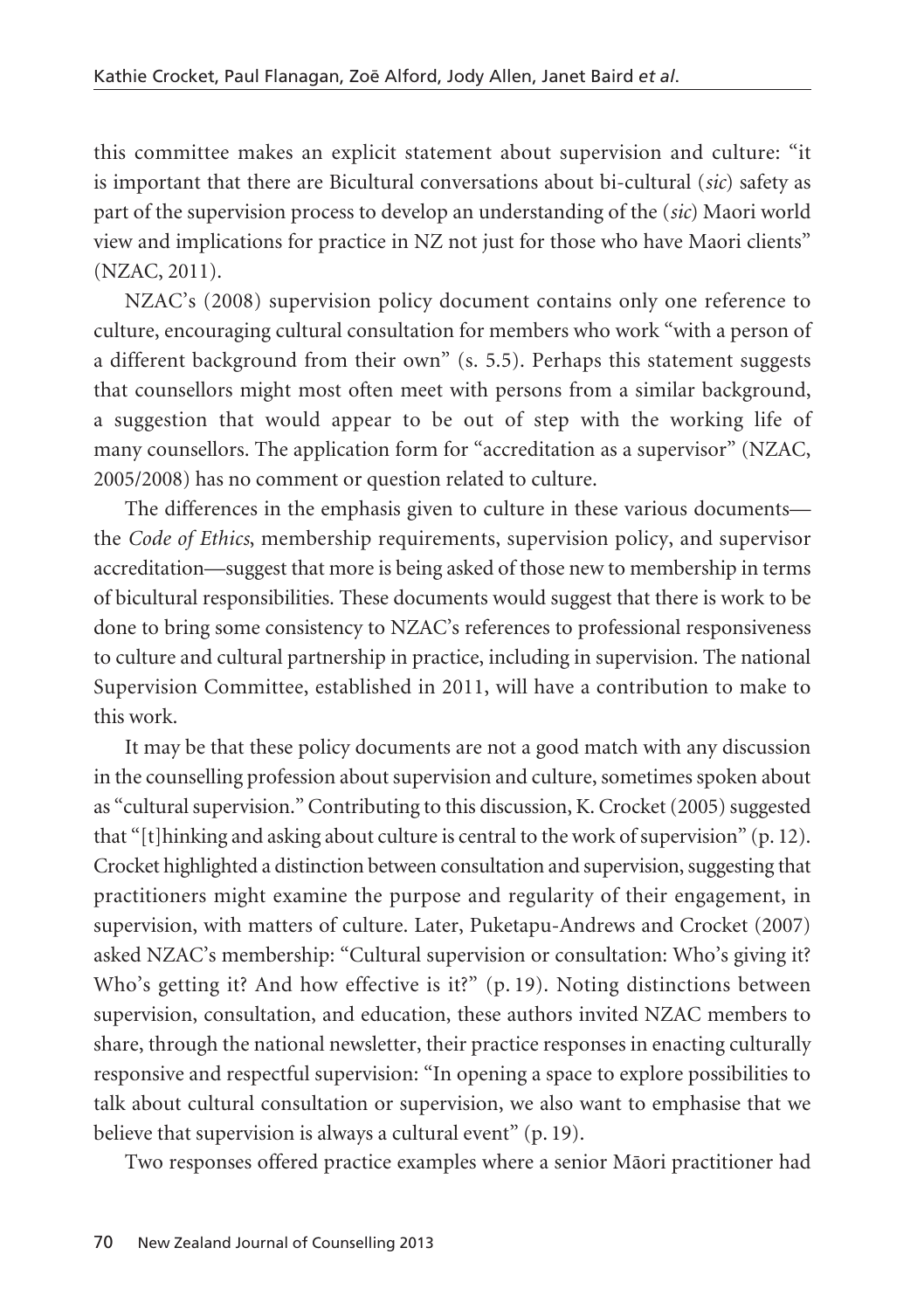been invited to be supervisor of a group of practitioners who met six-weekly. One of the groups included colleagues working in an agency (Egan & Team, 2010); the other, members of an NZAC branch (Mickell, 2008). Egan and her team described *group cultural supervision* that included waiata and karakia:

*Networking with hapu, iwi and Maori agencies; how to make our groups safe for Maori clients; how to effectively engage with Maori clients; linking up with kaumatua and kuia; working with whanau; some of the practicalities of arranging appointments with Maori clients; physical space; learning the meaning and use of Maori words; the significance of kaitiaki.* (p. 39)

In response to a series of discussions among Wellington members, Mickell (2008) wrote about coordinating "a trial cultural supervision group," *Maori cultural supervision*. The supervisor offered opening karakia and "a closing process" (p. 30), and group members identified "a clinical or cultural issue to offer the group."

With only a limited New Zealand counselling supervision literature to call on, this current research article is a contribution to discussion about what the profession asks of supervision, particularly in response to Treaty responsibilities and relationships.

# **(Im)possibilities for post-colonial research?**

Treaty and other ethical responsibilities apply also when counsellors engage in research. A growing Aotearoa/New Zealand literature discusses the colonising risks of research (see, for example, Jones & Jenkins, 2008; Smith, 1999).

*The desire for shared talk is, at its core, a desire for the dominant/colonizer group to engage in some benevolent action.…It is the colonizer, wishing to hear, who calls for dialogue.…*

*Even good intentions by the dominant group are not always sufficient to enable their ears to hear and* therefore *for the other to speak.* (Jones & Jenkins, 2008, p. 478)

This research study thus enters uncertain territory in two ways: in its content focus on supervision partnership and culture, and through our research process, including cultural differences within the research group. We first offer some theoretical commentary on our responsibilities for the research process, $3$  and then go on to describe the steps of this process.

The research group: who are "we" when we stand at the threshold of Treaty, difference, and culture? This question has provoked considerable discussion about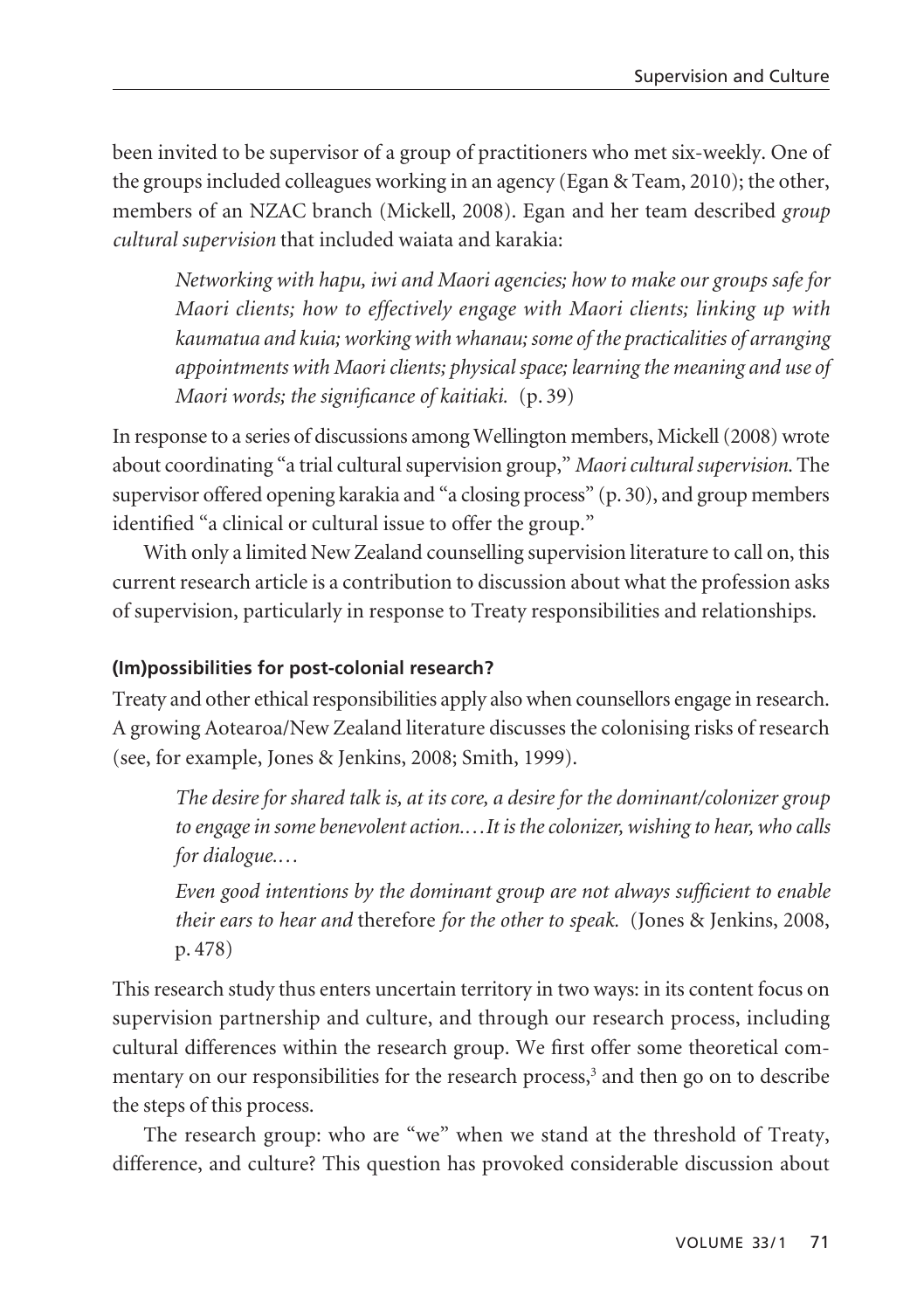what is necessary and sufficient to say: it is another of those matters where our group has come to plural rather than consensus understandings. Two of us are tangata whenua: Huia is Ngai Tahu and Ngäti Wai; Brent is Ngäti Porou. Tricia has both Mäori and Päkehä ancestry. Sandie identifies as Päkehä, claiming German, Spanish, and English ancestry; Diana as a New Zealander of Anglo Saxon origins; and Maureen as Irish-born Päkehä. Bernard is an Australian of convict heritage. Many of us—Arthur, Chris, Ian, Janet, Joan, Jodie, Kathie, Naarah, Nigel, Paul, Zoë—identify as Päkehä, signifying relationship with Mäori and this land, and commitment to Treaty partnership. We take these identity claims to constitute ethical stances and political acts (see Crocket, 2010; Webber, 2008).

We each enter the practice of supervision, and of this research, shaped by multiple cultural identifications and histories. Our group's purpose is shaped by the presence of what Jones and Jenkins (2008) conceptualise as the *between* of the "indigene–colonizer hyphen" (p. 3). The hyphen, suggested Fine (1994), is a "location in text" that both joins and separates. By attending to the hyphen, we might explore the *between* that it creates, as it both joins and separates. Our investigation focuses on culture/cultural difference and supervision, at the same time as we undertake research in the presence of a cultural difference shaped by the power relations of a colonising history. The hyphen invites pause, and noticing the *between*, the connection and the separation. The ease of access to practices by which researchers ignore the hyphen by "[writing] across it, recolonizing as they go" (Jones & Jenkins, 2008, p. 474) became increasingly visible as we engaged with our research data (the generation of which we will describe shortly). As a research group, we were in the midst of "the inevitable tangle of caution, passion, ignorance, ambivalence, desire, and power that attends the indigene-colonizer hyphen" (p. 483).

Into this tangle and our experiences of and discussions about it, Brent offered the story of Ranginui and Papatuanuku.<sup>4</sup> With the separating—indeed, wrenching apart—of Rangi and Papa by their son Tane, space opened up for new possibilities to emerge, Brent suggested. The story of the separation of Rangi and Papa refocused our thinking about spaces between, from the metaphor of text—where Fine (1994) suggested the hyphen is located—to expansive images, of geographic space, of movement, of relationship, of light and life: *te ao marama*. On these terms, separation opens space to forge new possibilities.

As researchers, we were at a threshold—"in the middle of things"—in terms of both our research process and our research question. Jackson and Mazzei's (2012)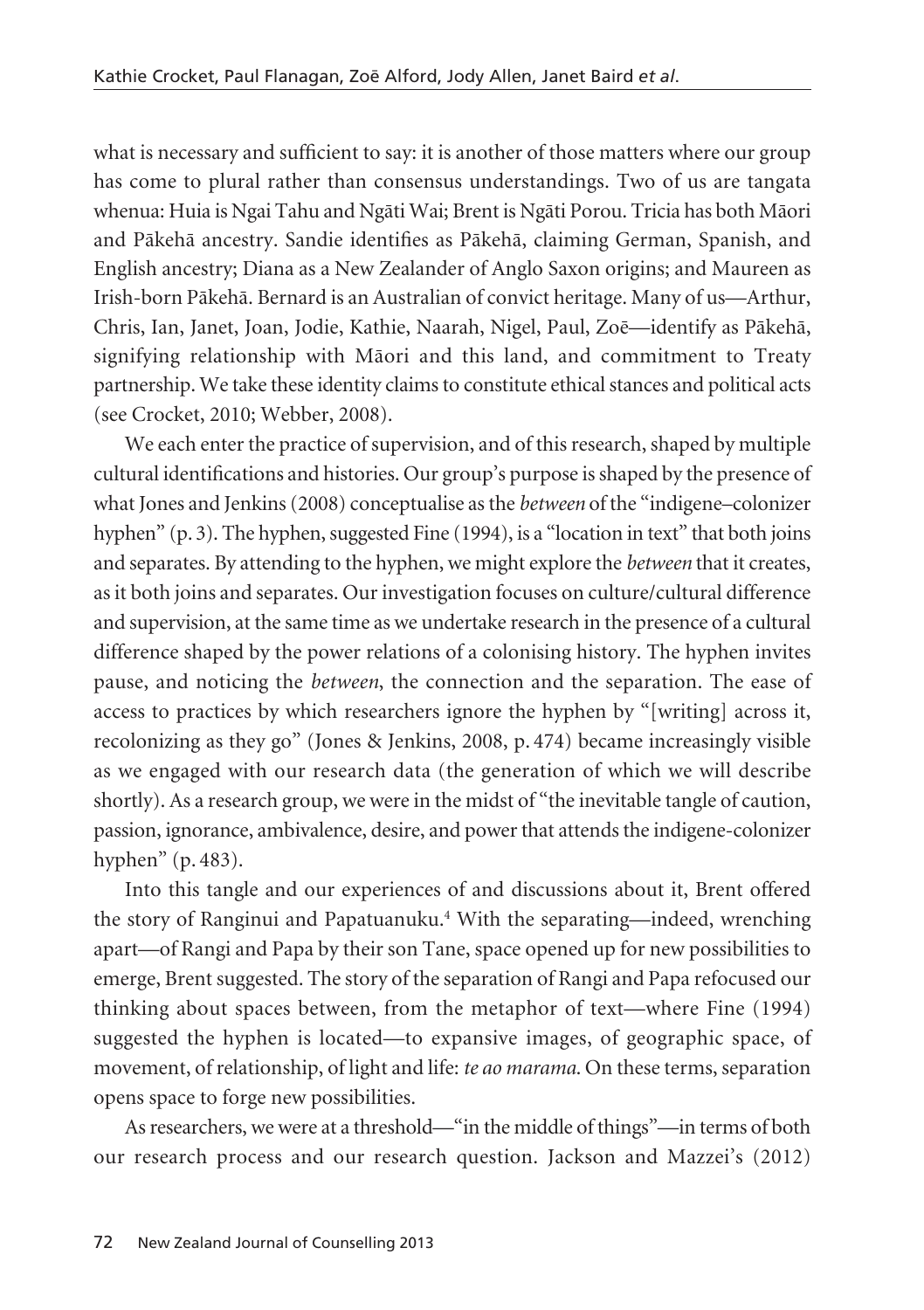description of a threshold echoed with this possibility that in the *between*, in the space and light created by separation, more could become possible than we had foreseen:

*In architecture, a threshold is in the middle of things. It exists as a passageway.…A threshold does not become a passageway until it is attached to other things different from itself.…In other terms, thresholds can denote excess, such as in having a low threshold for pain. The excess of a threshold is the space in which something else occurs: a response, an effect. Once you exceed the threshold, something new happens.* (p. 6)

To pause at the threshold—of engagement, of offering and asking, of understanding, of learning, of the possibilities and limits of knowledge-making—would require us to put aside certainties, to experience the tensions and anxieties of being in the middle of things, beyond the known and familiar. The research materials produced at the threshold—at the places of separation where something new thus might happen—are the focus of this article.

Our data-generating began with interviews within our research group. The practitioners/students in the group engaged in reciprocal peer/pair interviews at the first group meeting of the year. While we all have experience of supervision as practitioners, we vary in the length of our experience in counselling and as supervisors. What we all have access to, however, are various discursive resources available to conceptualise and practise supervision in culturally responsive and respectful ways: our interviews sought to highlight our current understandings in the light of these discursive resources.

Kathie and Paul offered a semi-structured interview format, at the same time encouraging the use of inquiry skills to follow through into unanticipated exploration. Each researcher transcribed the interview at which they took the part of the interviewer, seeking the approval of the "interviewee" before making the transcript available to the teaching staff. As well, the researcher/interviewer sent a one-page letter to the interviewee. This letter was intended to offer the researcher an opportunity to acknowledge some particular learning she or he had taken from the interview. Material from these letters is being prepared for another publication.

Another step in the analysis was for the teaching team to review all transcripts, using narrative analysis to identify storylines of supervision and culture that were echoing through these transcripts. The researchers/students then placed their data and relevant literature on the class's online learning site, into the storylines that had been identified. It was then Kathie and Paul's task to weave these data into stories. Through these steps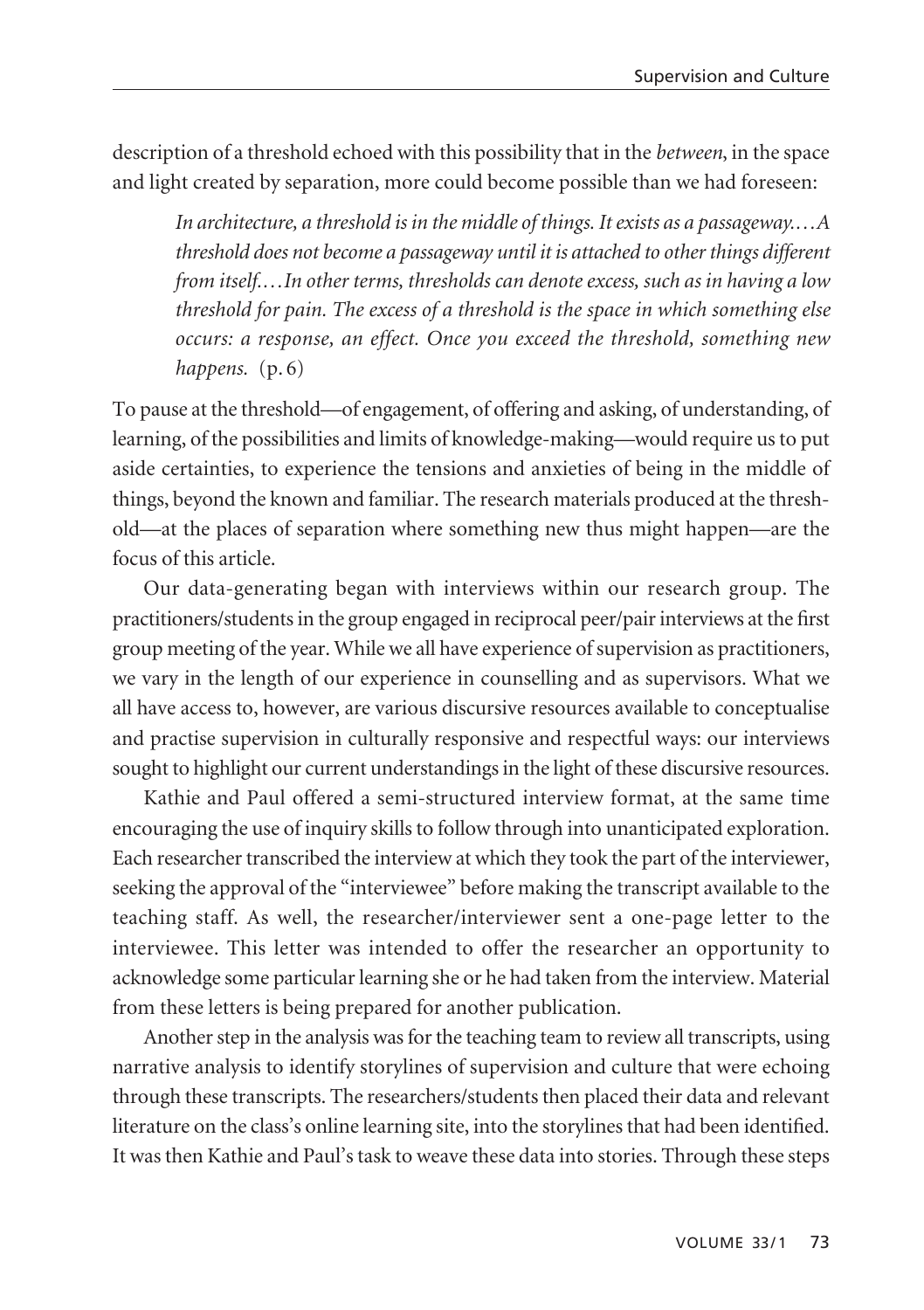we all found ourselves grappling in various ways: with the content, with the process, and with the ethics of the process. Kathie and Paul wrote online:

*We have struggled in this process, in ways that we suspect might echo struggles you may have had as you unwove your interview material into the storylines we had suggested. There were so many possible stories and so many ways they could be told. The task of this telling seemed almost beyond us. We got to the point of three draft stories written and began to question our process.* 

*So we have returned to the question of partnership ethics—which is perhaps at the very centre of our interest in this research project in supervision as cultural partnership.*

When we next met as a group on campus, we were in this *between* space of working out in the midst of things, in the middle of practice, what partnership ethics might mean for this research project. There were so many stories that might be told from these rich research materials. Our attention was particularly caught by our talk of hyphens and thresholds, and of separation—in the story of Rangi and Papa—rather than holding together. We asked, too, about the threshold at which manuhiri congregate as they signal to the tangata whenua that they are now ready to be called on to a marae: the moments of gathering and moving toward the waharoa to signal readiness offered us another metaphor to grapple with when thinking about the intersections of supervision and cultural differences and connectedness.

With these rich metaphors—of thresholds, separations, and spaces between to guide our conversations—each interview pair returned to their own transcript data. Using a writing-as-research approach (Richardson & St Pierre, 2005), each pair wrote an account of a threshold arising from their data, from which we might learn something about supervision and culture, in the particularity of counselling in Aotearoa/ New Zealand. Below we present extracts from these accounts, as a series of stories of thresholds, where something new might happen, where in the light of separation new possibilities emerge. In offering counselling practitioners this series of stories, we suggest, as Sparkes (2007) put it: "in the end, the story simply asks for your consideration" (p. 522).

## **Accounts from and of the threshold**

## *Brent and Bernard*

Discussions about the metaphor of threshold drew our attention to the central place of relationship. We became interested in the layered multiplicity of spoken and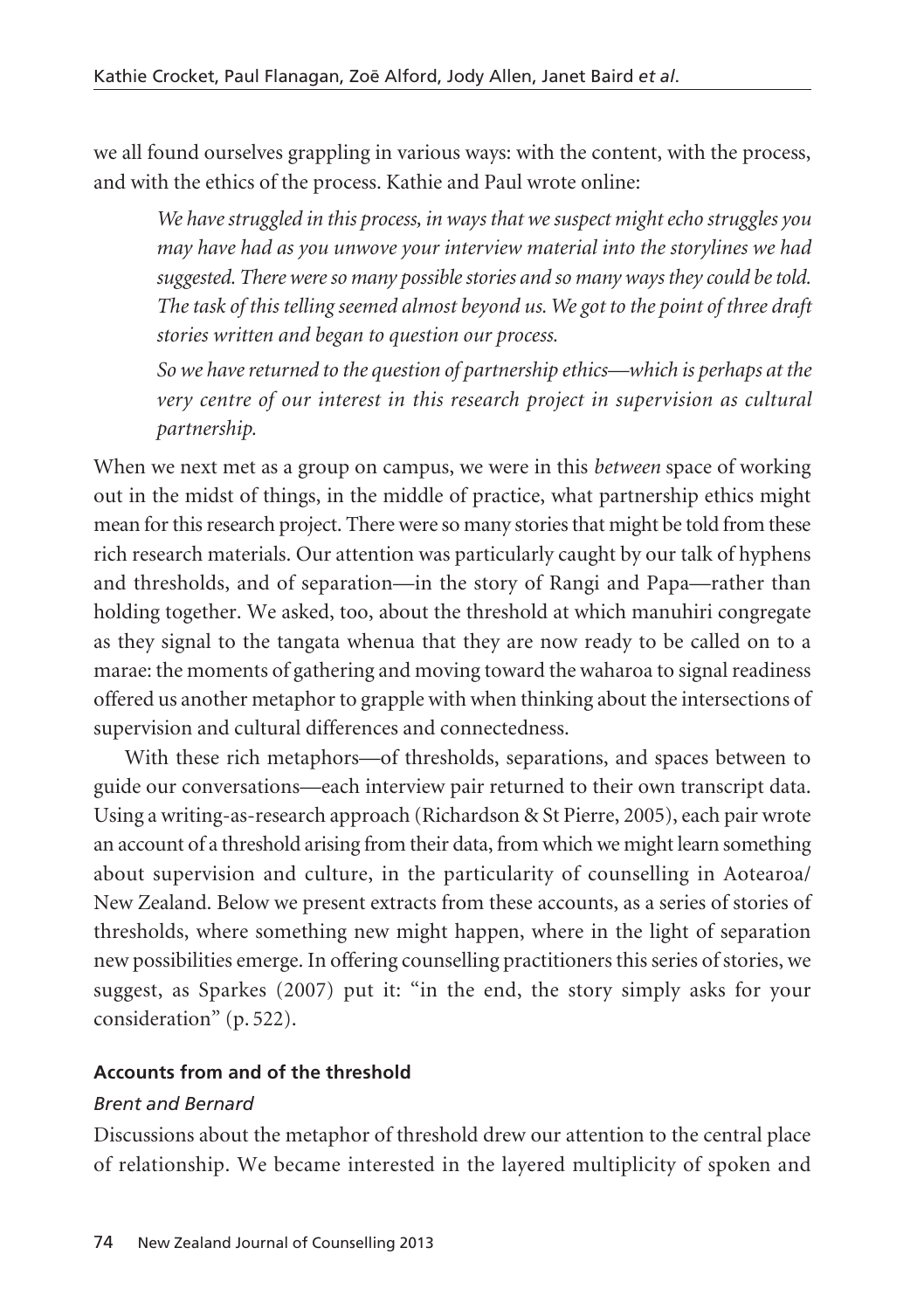unspoken possibilities that might emerge or remain hidden while standing together at the place of threshold. Within these contexts of relationship, tension, and meeting, we discussed various discourses and knowledges that might impact and shape the relationship—supervision, cultural supervision, or otherwise.

We shared some values, beliefs, and experiences, including histories of oppression. We also recognised the lens of cultural difference that, depending on context, positioned and repositioned each other's view, experience, and understanding of entering and engaging in relationship. Ideas about real and genuine relationship saw us grappling at the threshold with notions of hope, tikanga, and the collaborative work we understood as necessary for relationship foundation and future.

This meant that relationship at the threshold was dynamic and constantly being negotiated, shaped and re-visioned from various contexts, including Mäori and Australian, coloniser and colonised, Päkehä supervisor and Mäori practitioner or Mäori supervisor and Päkehä practitioner. This mutual awareness influenced discursive practice preferences that support each other's future aspirations and intentions as supervisors and practitioners.

Noticing an agricultural aspect of the threshold metaphor highlighted an appreciation for the threshings.<sup>5</sup> We discussed the practical use and symbolic act of placing threshings over muddy and rough terrain (of relationship), communicating an intention to offer hospitality and a place to stand together. We acknowledged this as a fluid place of tentativeness, caution and tension as well as a place of encounter where commonality and connection were sought—similar to the pöwhiri process of gathering at the waharoa and moving on to the marae atea. In exploring the tension inherent at the ongoing threshold and atea of relationship, we utilised another agricultural metaphor: fencing.

A strong fence is based on the tensioned wire being attached to posts and strainers that are embedded in the whenua, strong and secure in their roles and identity. This place of tension is where oppressive and colonising practice might be mutually acknowledged, challenged, and debated. Like the strength and effectiveness of a tensioned wire fence, each strainer post or each party of the relationship holds a position of agency. When the various parties entering into relationship have confidence and security in their identities, they effectively hold the tension at the ongoing threshold of relationship. The colonising practices of Päkehä have heightened the tension, at a societal level, in the relationship between Mäori and Päkehä, as well as having implications for our discussions about cultural supervision. In meeting at thresholds,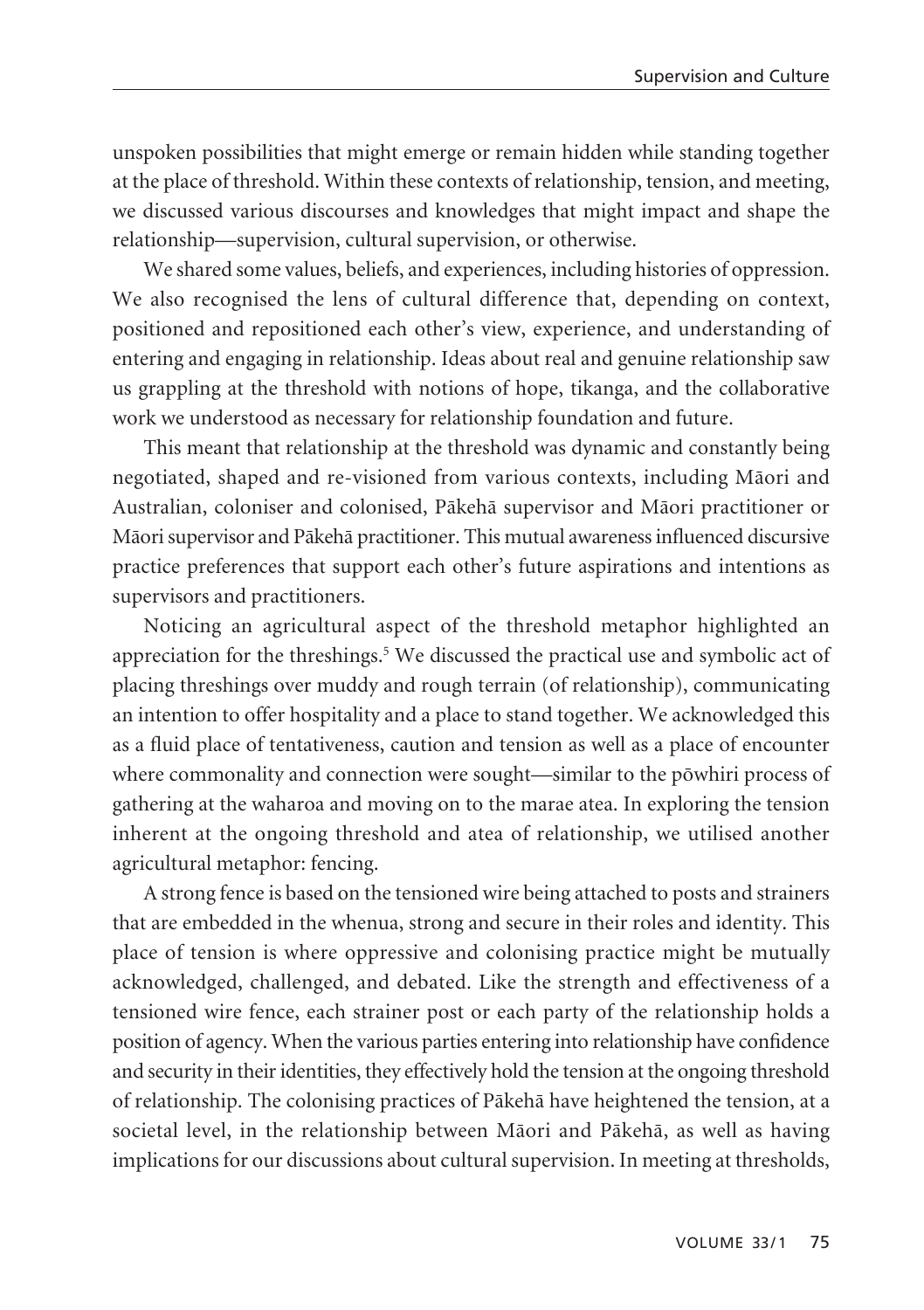Mäori invite Päkehä to engage kanohi ki te kanohi—face to face—where Mäori cultural tikanga and processes such as those within pöwhiri and hui are offered as ways of encouraging respectful relationship.

# *Huia and Joan*

In this piece of collaborative writing, our separate voices speak from the/a threshold related to knowledge. We agree with Jones and Jenkins (2008) about the impossibility of "a homogeneous viewpoint" (p. 473) and the need for a "negotiated flexibility" (p. 473) for conversations as Mäori and Päkehä.

*Joan*: Our conversation about cultural supervision took me to a threshold, a space of tension, of reconsideration of my assumptions and beliefs around "knowledge." This tension was highlighted when I talked about Päkehä perhaps needing to be *"forced"* to participate in mandatory requirements to attend cultural supervision in order to gain knowledge to enable respectful and ethical interaction.<sup>6</sup> Huia's response to this was one of invitation: *"If you're wanting to learn about Mäori things, possibly you could come over to this space and be with us….[H]ave a piece of my cake while I'm sitting having my tea."* Huia's offer and refutation of any ideas of compulsion challenged me, taking me to a different place/threshold, to consideration of how I might participate/be in relationship with the ethics of invitation to knowledge that she offers. Huia's invitation connected me to experiences of cross-cultural relationships and of other generous invitations. In this place, I further ponder questions of my responsibilities around knowledge, reflecting on Western views that are "premised on the ideal of making visible the entire natural and social world" (Jones, 1999, p. 311) and take for granted rights to know and acquire.

Bell (2007, as cited in Yukich, 2010) offers me a space to further consider this through the idea of "ethical proximity," "a space in which Mäori difference can flourish" since it is "a proximity that allows for distance and difference—in forms of knowledge, in ways of being" (Yukich, 2010, p. 97). The questions that start becoming important to me are: what might I need to know in order to be able to take a notknowing position that is less about gaining/acquiring knowledge and more about enquiry into how I *use* knowledge, and how do I *be* with knowledge? What certainties and assumptions might I decay/decompose (P. Patston, personal communication, August 29, 2012) to create space for other knowledge to grow?

*Ka hinga te totara i te wao nui a Täne, engari, mate atu he t t kura, whakaete mai he t t kura.*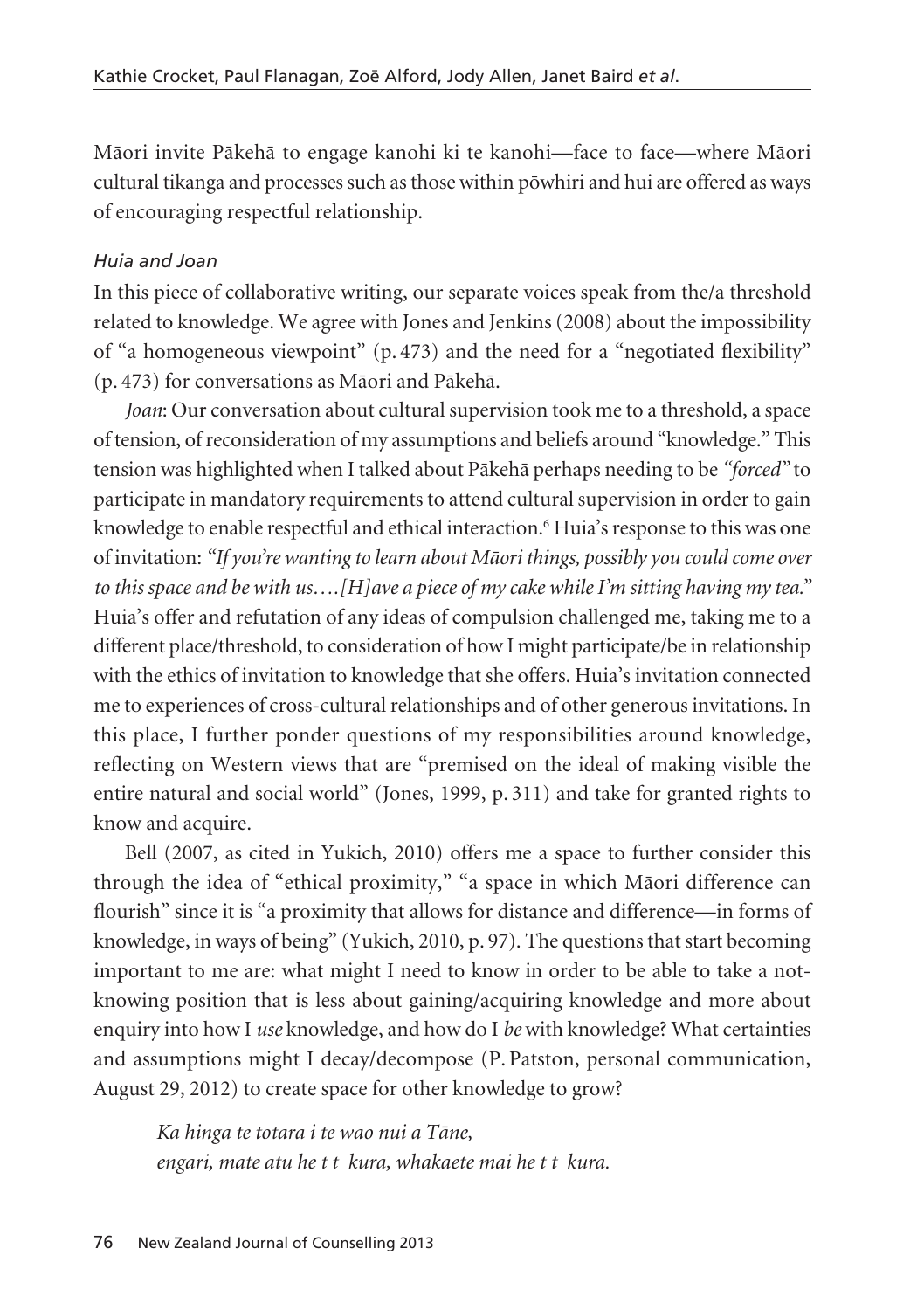# *The totara tree in Tane's great forest has fallen, however, a leader falls, and another leader thrusts his way to the front.*

*Huia*: The image of the great totara falling, creating space for new leaders to emerge, connects to the idea of decaying rather than growing knowledge. I think about the decaying of old certainties at the threshold, as a meeting place of different knowledges. The letting go of old certainties makes them available for coming to rest in the whenua; being transformed; becoming the possibility of something else through that decay; nurturer of new growth; becoming part of an ongoing whakapapa of knowledge.

We stand together in this project, and we continue to come from different perspectives. In spite of the differences we are at the same threshold, and because of the differences we have different tensions.

I feel tension around the imparting of knowledges, of being positioned myself to respond to others' "need to know" (see Jones, 1999). Smith (1999) points out that "some knowledge can be gained only by its being given" (as cited in Jones & Jenkins, 2008, p. 481); however, both parties must be willing for this exchange to take place, and this has implications for supervision. Sometimes knowledge has to be earned, and sometimes it's not mine to give, or not mine to make known. Treading tentatively and respectfully involves the decaying of assumptions about rights to particular knowledge. Care needs to be taken to understand what one is being invited into.

When I offered the metaphor of invitation that Joan speaks of, I was thinking of myself being positioned as a Mäori cultural supervisor. At the outset of a supervisory relationship I want to consider together how we might negotiate, proceed, relate, and have difference, even disagreement. It's a mutual engagement, from which we move forward to speaking of our experiences in ways that are respectful of the sometimes notreadily-knowable differences at the partnership threshold.

## *Maureen and Sandie*

Our research conversation brought into question the idea of cultural supervision as something unique and separate from supervision in general. This ambivalence toward cultural supervision as a separate practice is not, however, an ambivalence toward the need to attend to culture within supervision. What has emerged is the idea that any supervisory practice needs continually to attend to culture. Our data suggest that one aspect of supervision should be the "*expanding of cultural knowledges."* This expanding may be achieved, at times, by supervisor and practitioner conducting a collaborative and generative inquiry into the various cultural influences at play. At other times, it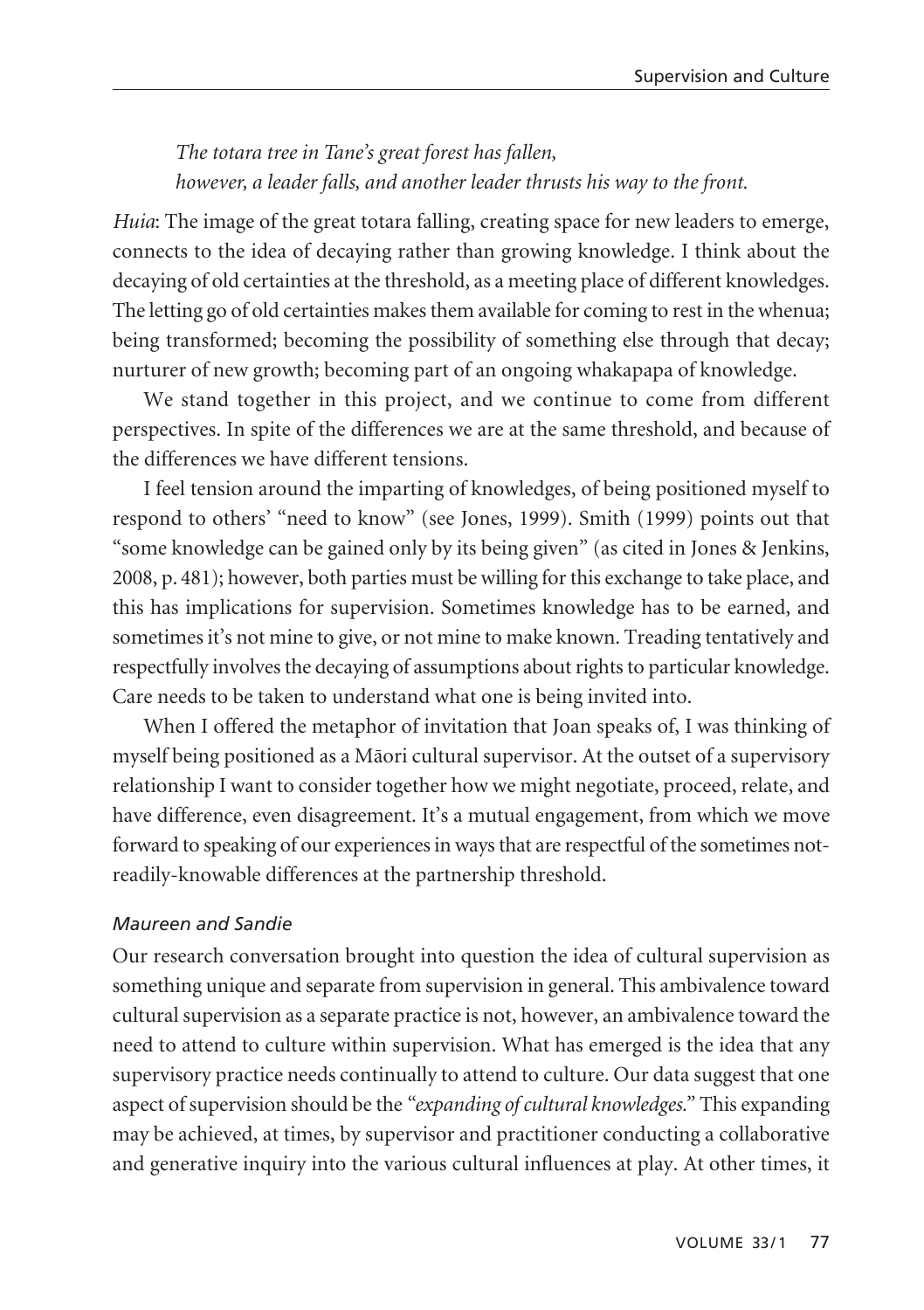may also extend to directly accessing the *"networks of knowledges"* available in the wider community to support this expansion of cultural knowledge. Such generative inquiry is influenced by a "corridor of voices" (Bakhtin, 1986, p. 121), that is, by the wider discursive context and previous conversations and experiences that have shaped the thinking and practice of all parties involved in the conversation. Our contention is that cultural supervision is this: the availability of a multiplicity of knowledges and voices, and the possibilities that can be generated at this threshold of knowledge, as we purposefully pause and give these knowledges and voices attention.

Our conversation questioned the binary of *"having cultural knowledge"* versus *"lacking cultural knowledge."* Perhaps this binary is implicated in the production of the idea that our (Päkehä) ignorance can be "fixed." This idea gives the impression of knowledge as something that can be contained and possessed by an individual; we prefer an understanding of knowledge as fluid, on Deleuzean terms as constantly "becoming" (see May, 2005), and also held by a community.

Although it may be said that each person comes with a kete (basket) of cultural knowledge from which to give as well as to receive, this kete is also constantly changing and evolving. Hakiaha (as cited in Bowen & Consedine, 1999) wrote of the concept of akoako (consultation) which occurs through the process of hui (meeting) where each person's contribution is seen as a taonga (gift) from their kete. Jones and Jenkins (2008), however, would draw attention to the risk that what one person considers dialogic collaboration might be experienced by the other as an "unwitting imperialist demand" (p. 471). They suggest "a more uneasy, unsettled relationship based on learning (about difference) *from* the Other, rather than learning *about* the Other" (p. 471).

# *Jody and Naarah*

*"I held an expectation about supervisors having a responsibility to address the cultural requirements of* all *the therapists they work with and therefore having to have an understanding of* all *the various cultures of* all *the clients of* all *those therapists!"*

"Cultural supervision" is a term to which our group ascribed many and various meanings—meanings informed by different personal and professional experiences and different perceptions of the expectations of the counselling profession. Our research highlights the idea that cultural supervision seems to be elusive: in practice, perhaps it is more an ideal than a reality. We noticed a threshold of tension between Päkehä practitioners wanting to bring their cultural knowledge (as New Zealanders) to the cultural supervision context, and yet a tentativeness in doing so. This tentativeness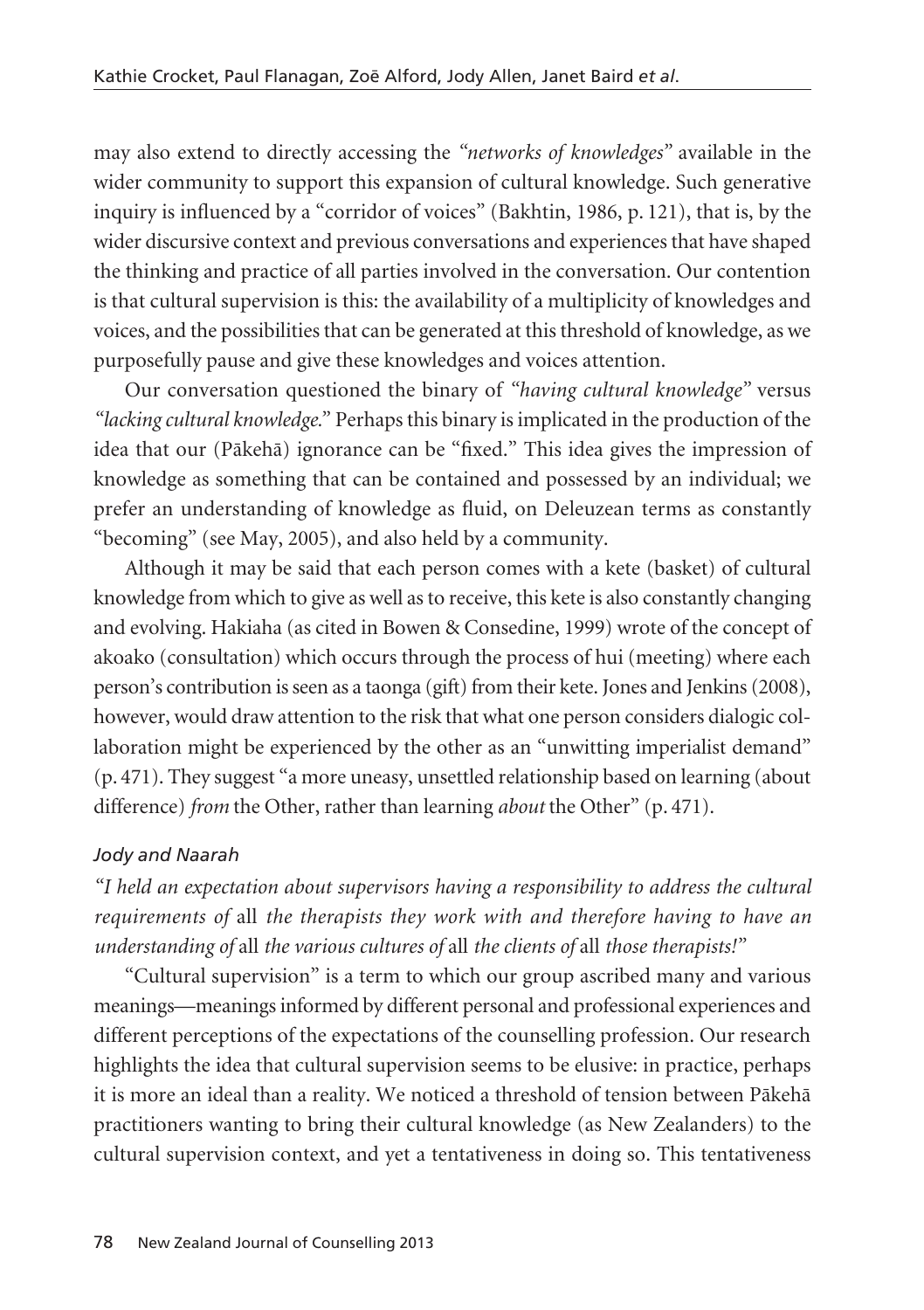seems to stem from a sense of not wanting to take up practices that are disrespectful, patronising or recolonising of Maori: *"Who says? It's like, you know, did Mäori say they think it [cultural supervision] is relevant?"* 

Such tensions had us both reconsidering the notion of mandated cultural super vision and instead looking toward cultural consultation—far from being a mandated, obligatory practice, but instead freely chosen and key among the many responsibilities of every counselling practitioner.

When we replace *cultural supervision* with *cultural consultation*, the usual responsibilities of a supervisory relationship are lifted. A space can then open that is collaborative and relational. Our vision is that the two parties have an equal interest in participating, each bringing their own cultural knowledge/taonga to "weave" in order to reach new and shared understandings that have the potential to benefit both parties and their respective clients.

As practitioners we want to take responsibility for accessing cultural consultation according to what seems called for in particular circumstances, and what networks might be available to speak to that need. This requires us to step away from tentativeness and toward transparency, to position ourselves to share our cultural knowledge in ways that allow it to be transformed: *"to connect with the community around me in a way that means I'm more accessible to Mäori clients."*

#### *Chris and Diana*

As we have struggled to weave our ideas together, we have been struck by the border that we ourselves encounter in our coming together. How to cross that border to a place of respectful knowing is about clambering through the rubble of our different lived experiences. Sometimes we can hold hands and help each other up, other times our individual positions seem very precarious and the borders become quickly defended.

We both acknowledge, however, that the path forward will only be reached by accommodating these moments of uncertainty with tolerance, goodwill, interest, and respect. We have not yet met at the threshold or waharoa: more time, more conversation, more building of trust and confidence must occur.

We are clear that the relational will transcend the cultural (in whatever way cultural is defined): it is only at this level that we will ever be called over the threshold.

The knowledge of our personal struggle informs the relationships that we bring when working with those of a different culture in any of the multiple roles in which we engage: counsellor, supervisor, practitioner, client, or peer. As Behan (2003)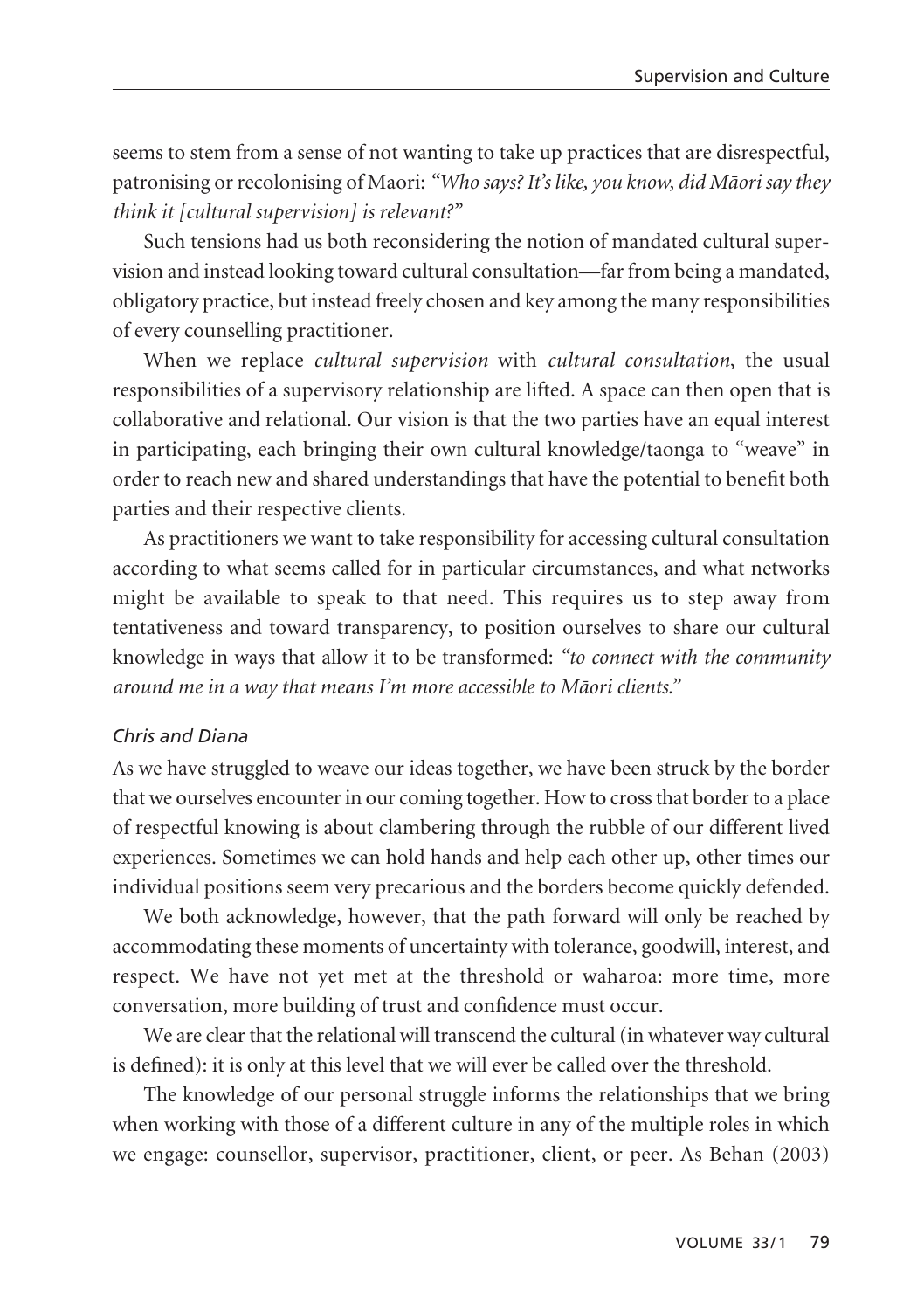suggests, a position of decentredness, deconstructive listening, a being-there-with-thestory, as well as a clear understanding of our own power and privilege, seems a useful/helpful place to stand.

Diana's position has been informed by voices that say, "Acknowledge my difference and what you have done to me and my people. Only then will I invite you over the threshold." These voices may be hidden but they are there nevertheless, stretching back through whakapapa and cultural collectives.

Chris will not be positioned by voices that say that the colour of her skin determines her supposed guilt. Chris says that there needs to be a constant negotiation/clarification and a willingness to engage in the process; that these conversations will bring us over the border and to threshold after threshold.

We both question the basis of our rights to take the positions that we have.

# *Zoë and Arthur*

We were surprised, when hearing each other's stories of cultural supervision, that neither of us had taken up cultural supervision in the way we had believed it to be mandated by the NZAC and the ACC: on a regular basis, and with one person only. One of us said, *"I've consulted with [Mäori] colleagues on an ad hoc basis,"* and the other, *"I did informally consult a kuia in the area."* That we used the words "consulted" and "consult" speaks of the way we have positioned ourselves and those with whom we engaged. Whereas the word "supervision" implies a contracted relationship with one person (the supervisor) in a context of accountability, the word "consultation" brings forward ideas of conferring, and asking advice. We discovered that we shared disquiet about cultural consultation as *supervision*: in terms of the dyad of the proposed relationship, the underlying assumption that cultural knowledge is a commodity that can be purchased, and that one Mäori person should make themselves available (and responsible) for teaching Päkehä counsellors, like us, about Mäori tikanga (protocols) and kawa (practices). Such supervision may be a colonising practice since it centres the person asking for consultation (demanding knowledges) and it assumes "that everything can be known" and articulated .

We have learnt, from our relationships with Mäori people in the contexts of our small rural communities where over 50% of the population identify themselves as Mäori, that to think of "Mäori" as a homogeneous term is a colonising practice as it "brush[es] over national or tribal differences" (Jones & Jenkins, 2008, p. 475). However, we recognise that consulting in an ad hoc way may not be considered sufficient to meet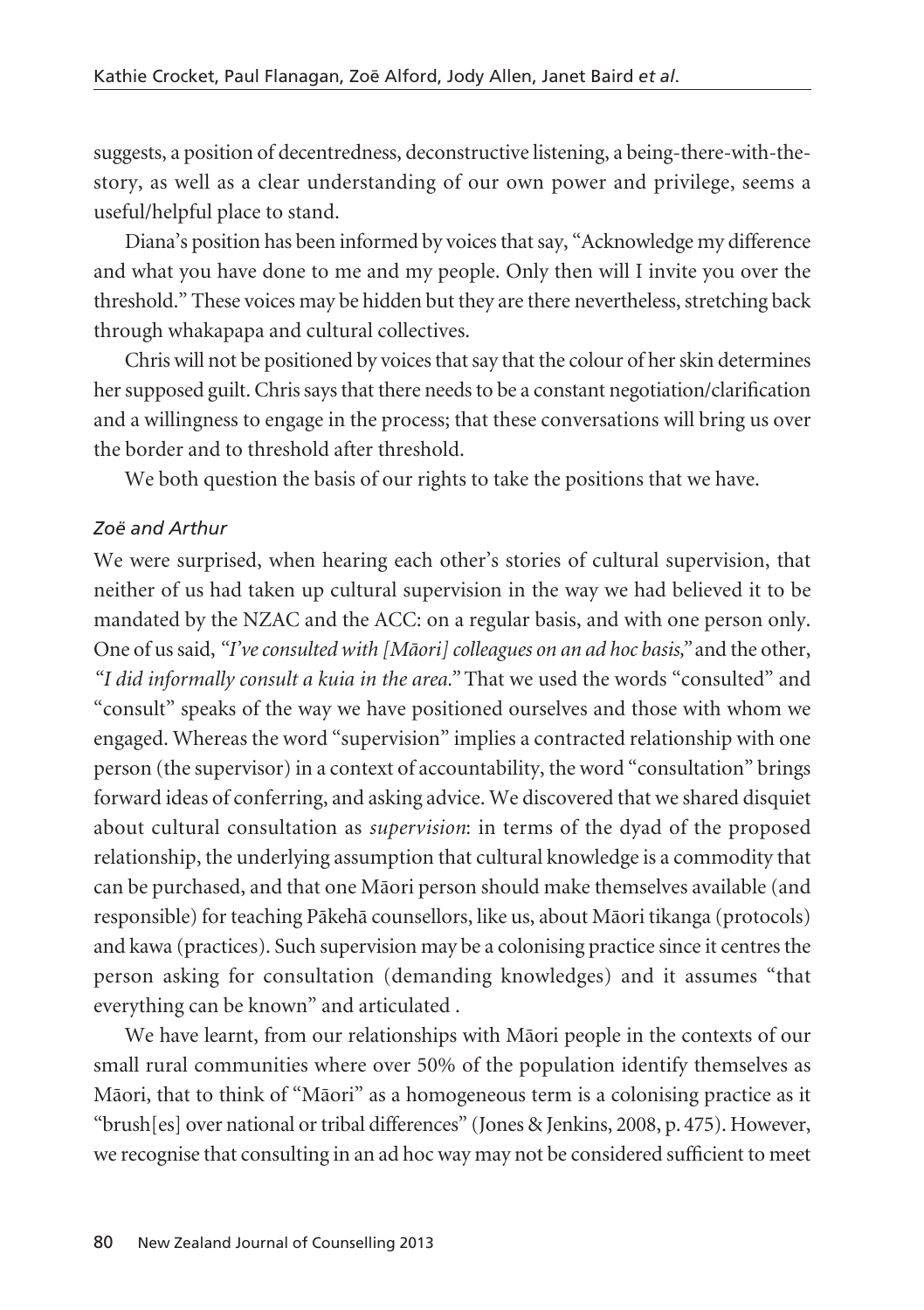the requirements of the NZAC policy for supervision (2008) in that it may not include the reciprocal accountability that formal supervision provides. There may not be clear agreements about roles, parameters, monitoring, responsibilities, or even confidentiality. Alternatively, to fulfil our obligations under Te Tiriti and to avoid colonising practices, we advocate for safe cultural practice being learnt by non-Mäori through whakawhanaungatanga—"the continuous act of developing relationships" (Elder, 2010, p. 4)—in relationship with Mäori and within localised iwi (tribal) contexts.

Whakawhanaungatanga speaks of partnership and collaboration, of recognition and engagement that is both mutual and respectful. It sits well alongside Deleuze's (1983, p. 23) concept of "always becoming," and stands in contrast to familiar Western ideas of attaining a state of *being* in relation to knowledge, as well as with the idea that a complete knowing is possible. Our preference, as non-Mäori practitioners, is for taking the action of continuing the development of relationships with Mäori people in the communities in which we live and practise, so that our interactions with Mäori people who consult us correspond with the becoming of ourselves within the practices of whakawhanaungatanga.

#### *Tricia and Ian*

Our interviews explored compulsory cultural supervision and came to recognise a curious position of tension between being frustrated with many of the experiences of compulsion, alongside a need for a level of requirement to ensure our ongoing development as safe and competent professional practitioners: *"…how dare you impose it on me, because I believe it's actually very important and I'm doing my best to do it anyway. But to somehow try and have it reduced to ticking a box and having it completed because you go off and have a session of cultural supervision…"*

We found the traditional supervisor–supervisee dyad was inadequate in continuing to develop a greater understanding and appreciation of our respective worlds. This dyadic approach also invites a more prescriptive notion of expertise and promotion of knowledge. *"Maybe my advice would be that we don't make assumptions about what it [cultural supervision] means, that we don't try and prescribe it for each other or for other people."*

Our preferred approach is to appreciate that we each have a responsibility to build reciprocal relationships with our Tiriti partners, colleagues, and clients. A key feature of this reciprocity is movement away from the positioning of one teacher and one learner toward more consultative peer engagement, offering opportunity to begin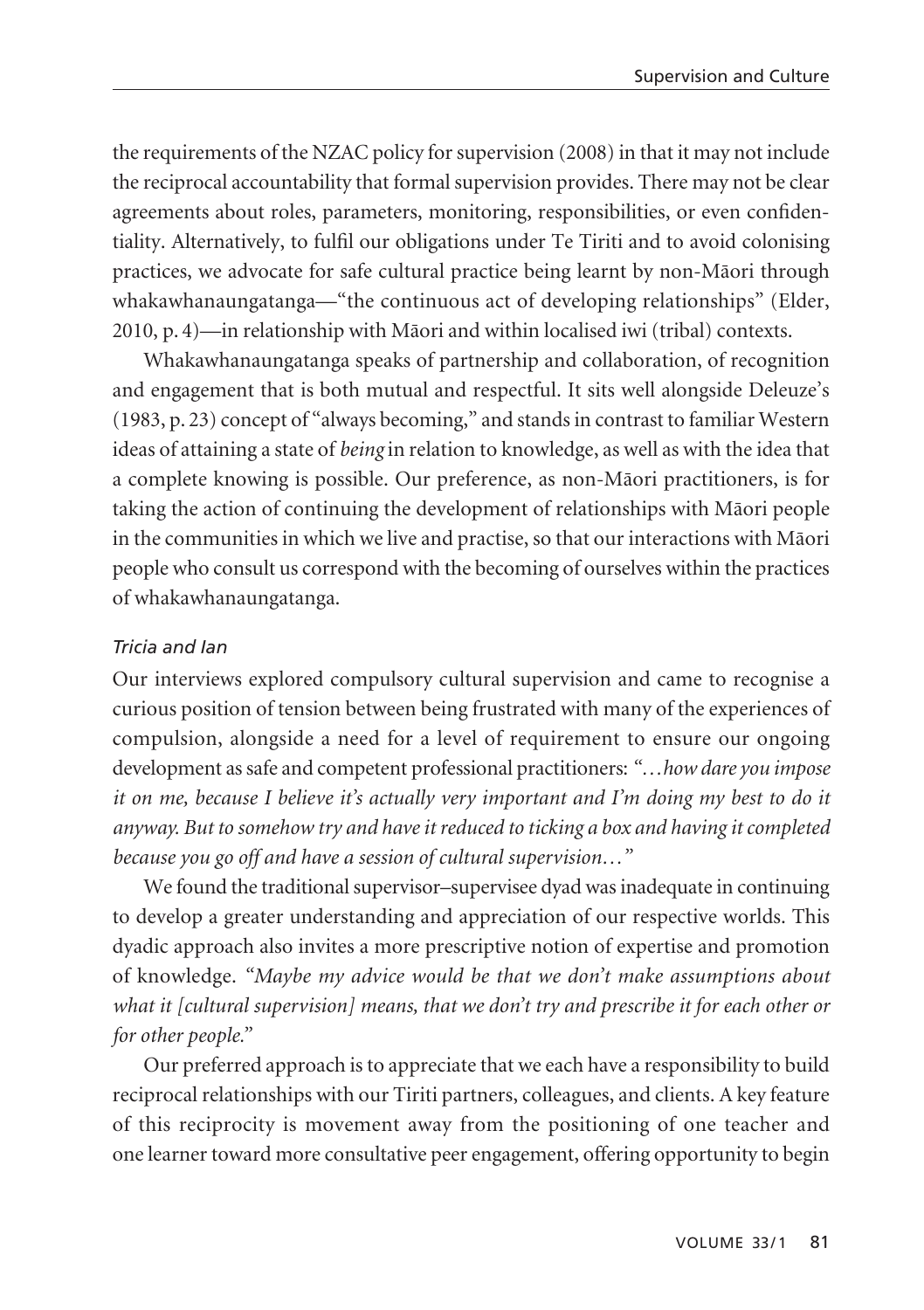to notice what we don't know. To help build a deeper appreciation of this task, the concept of the threshold offers a construct that could guide our practice.

This concept is useful in signifying a place to meet, share, and be privileged to gain insight into each other's worlds, rather than a boundary that delineates knowing and understanding, exclusion or inaccessibility. Upholding this tension allows for both joining and separating, and keeps us mindful of non-colonising approaches. Jones and Jenkins (2008) say of Fine (1994): "[S]he understands the hyphen as marking a difficult but always necessary *relationship.* This is not only a relationship between collaborating people but also their respective relationship to *difference*" (p. 475).

## *Janet and Nigel*

*Cultural supervision as a practice:* we found ourselves grappling with multiple position calls arising from the idea of "cultural supervision." The metaphor of "threshold" offered some sense of relief and possibility. Through this metaphor we were more able to make our experience of these position calls and their effects overt.

We recognised the position calls that are issued not only to practitioners but also to cultural supervisors that create a threshold where supervision and culture meet. One of us spoke of an experience of cultural supervision where the practitioner felt constrained by cultural and power differences between practitioner and supervisor: there was no crossing of the threshold into new territory, into *"the field of reciprocity."* Trying to understand this experience of not crossing into new territory, they said: *"What I wasn't clear about was whether this [constraint] was 'cultural difference' or 'working model' difference [between the supervisor and me]. But I think the model had a lot to do with it."* At this threshold the practitioner encountered discomfort, as a member of the privileged, dominant culture, about wanting to query the experience of difference/constraint: *"I feel I don't have speaking rights or the place to be able to bring that to their attention."* While the practitioner's hope of reaching a new place was not overt, there was a sense of not having reached something and a wondering about what this process had been like for the supervisor.

We grappled with the context that cultural supervision would provide as a space to learn about culture, and questioned whether it could possibly *"ensure and standardise safe cultural practice,"* an assumption that seems to be at the base of this concept. Is this intention best met in a dedicated cultural supervision context, or within existing supervision relationships? Or is it our responsibility as practitioners *"to be students of culture"* and to seek collaborative and consultative opportunities to extend our cultural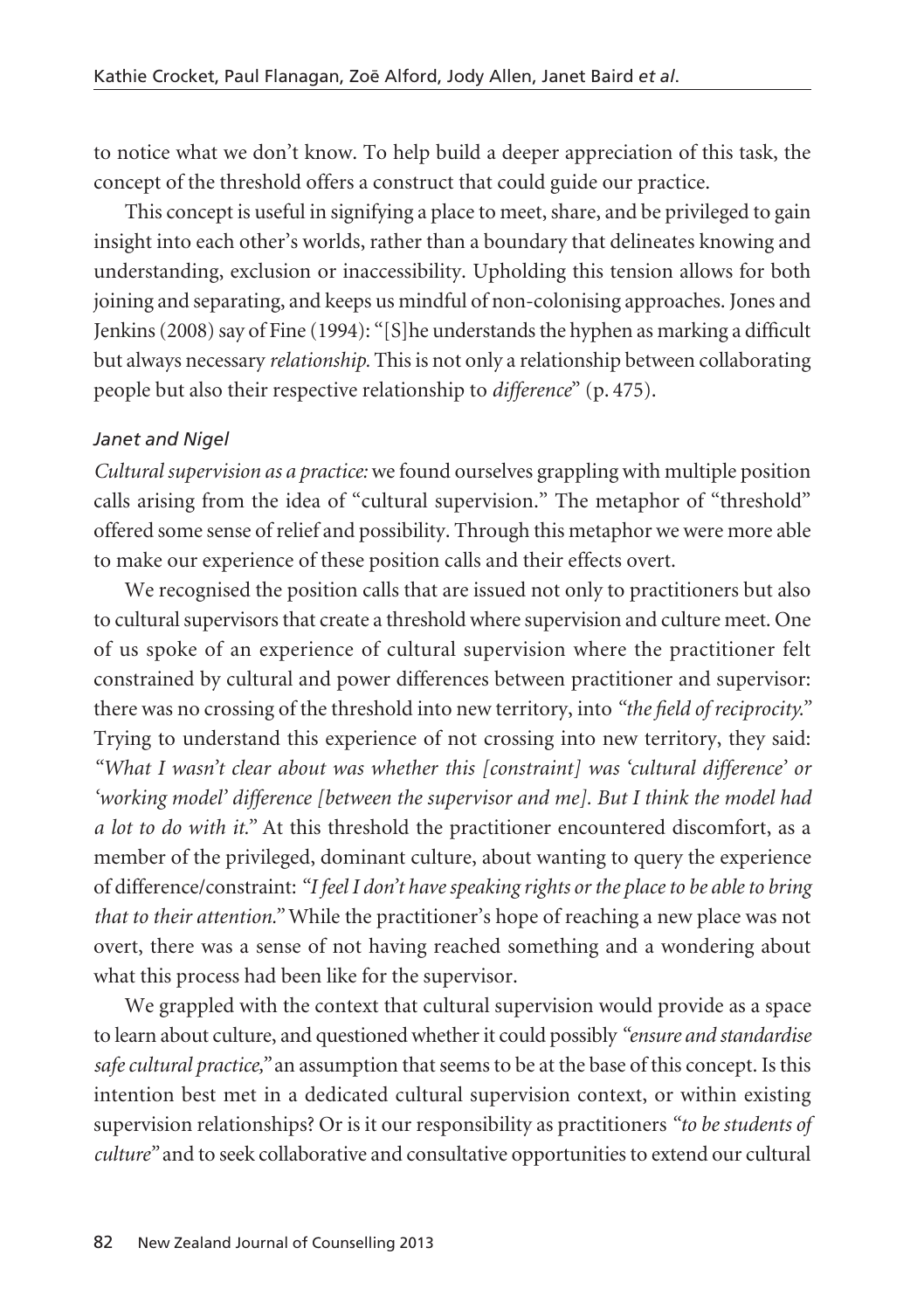experiences and understandings? Our experience at the threshold suggests a blend of supervision that deconstructs our own cultural influences, *"not so we can remove [them], because that's not possible, but so we can account for them,"* with seeking collaborative and consultative opportunities for cultural knowledge, while holding that *"everybody has their own unique experience of whatever culture they identify with."* With such a stance, there is the possibility for mutual respect, equality, and valuing of our differences and similarities.

# **Discussion**

The threshold metaphor took us directly to our struggles for and hopes of cultural partnership and supervision. This article is not a consensus document: we are together in this writing but not speaking with one voice. In the to and fro of invitation, acceptance, inquiry, listening, speaking, and knowledge-making, we have learned within and from difference. Each of us has exceeded the thresholds that were before us at the beginning of this study. We will supervise others differently, and approach our own supervision shaped by this study. We understand that supervision becomes a central site and relationship in which counsellors might grapple with experiences of becoming, in the middle of things: in the midst of care, passion, frustration, hopes, and fears, in the midst of the responsibilities encountered at the thresholds where clients invite counsellors into their lives.

We return to Sparkes's (2007) suggestion that stories are offered for the consideration of readers. Again following Sparkes, we invite:

*an aesthetic reading whereby readers interpret the text from their own unique vantage points, contributing their own questions–answers–experiences to the story as they read it, as co-participants in the creation of meaning. My hope is that the reader might think with the story and see where it takes them…[S]hould the story I have offered resonate with readers, then I hope they will look after the story and, when it is needed, share it with others.* (p. 540)

#### Glossary7

| Kanohi ki te kanohi | In person, face-to-face                 |
|---------------------|-----------------------------------------|
| Marae atea          | The open area in front of the whare nui |
| Pōwhiri             | Welcome ceremony                        |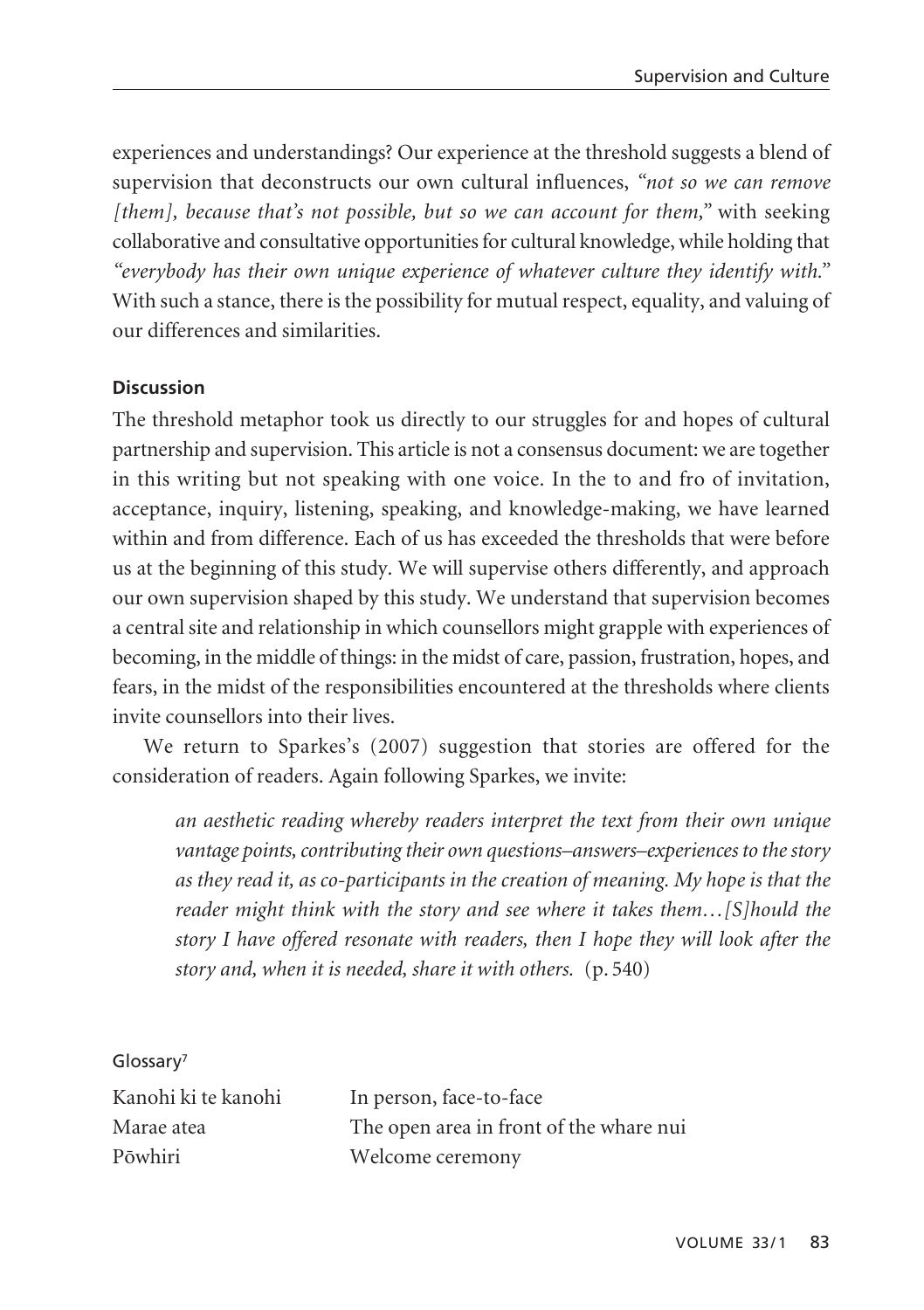| Waharoa             | Gateway (at entrance to marae)       |
|---------------------|--------------------------------------|
| Whakawhanaungatanga | Process of establishing relationship |

#### Endnotes

- 1. The authors acknowledge Titihuia Rewita, Whakatohea, for her role as a consultant to staff on this project. Titihuia's response to this article follows the main text.
- 2. A further article arising from this study, providing a wider review of cultural practices in supervision within the health and social services literature, is currently in preparation.
- 3. This research was undertaken in the course of a postgraduate paper, one of two in a postgraduate supervision qualification. The research project was conceptualised, and ethical approval gained, by the paper teachers, the first two authors. The other 16 authors bring a range of counselling practice, supervision, and research experience to the project.
- 4. We later learned that Professor Ranginui Walker (2005) had suggested that "[t]he charter for research in Maori culture is laid down in the creation myth of Ranginui and Papatuanuku," with Tane "the progenitor of research activity" (p. 151).
- 5. During the class discussion, Bernard had related an account of threshings, the materials left from harvest, being laid over mud in a doorway to provide a dry, hospitable entrance.
- 6. Italicised quotes indicate passages from the peer/pair interviews, the first step in our datagenerating processes.
- 7. Reference: www.maoridictionary.co.nz/

#### References

- Bakhtin, M. (1986). *Speech genres and other late essays* (V. McGee, Trans.). Austin, TX: University of Texas Press.
- Behan, C. (2003). Some ground to stand on: Narrative supervision. *Journal of Systemic Therapies, 22*(4), 29–42.
- Bowen, H., & Consedine, J. (Eds.). (1999). *Restorative justice: Contemporary themes & practice.* Lyttelton, New Zealand: Ploughshares.
- Crocket, A. (2009). Interpreting "partnership" as a core value: Some implications of the Treaty of Waitangi for the NZAC Code of Ethics. *New Zealand Journal of Counselling*, *29*(2), 61–72.
- Crocket, A. (2010). *Pakeha counsellors consider their positioning: Towards postcolonial praxis.* (Unpublished doctoral dissertation). The University of Waikato, Hamilton, New Zealand.
- Crocket, A. (2012). Cultural safety: Towards postcolonial practice? *British Journal of Guidance & Counselling*, *40*(3), 205–220.
- Crocket, K. (2005). Working on the fault lines: A perspective on counselling supervision in New Zealand. Keynote presentation to National Supervision Conference, *Weaving together the strands of supervision: Proceedings of the supervision conference,* Auckland, New Zealand, July 2004, pp. 7–14.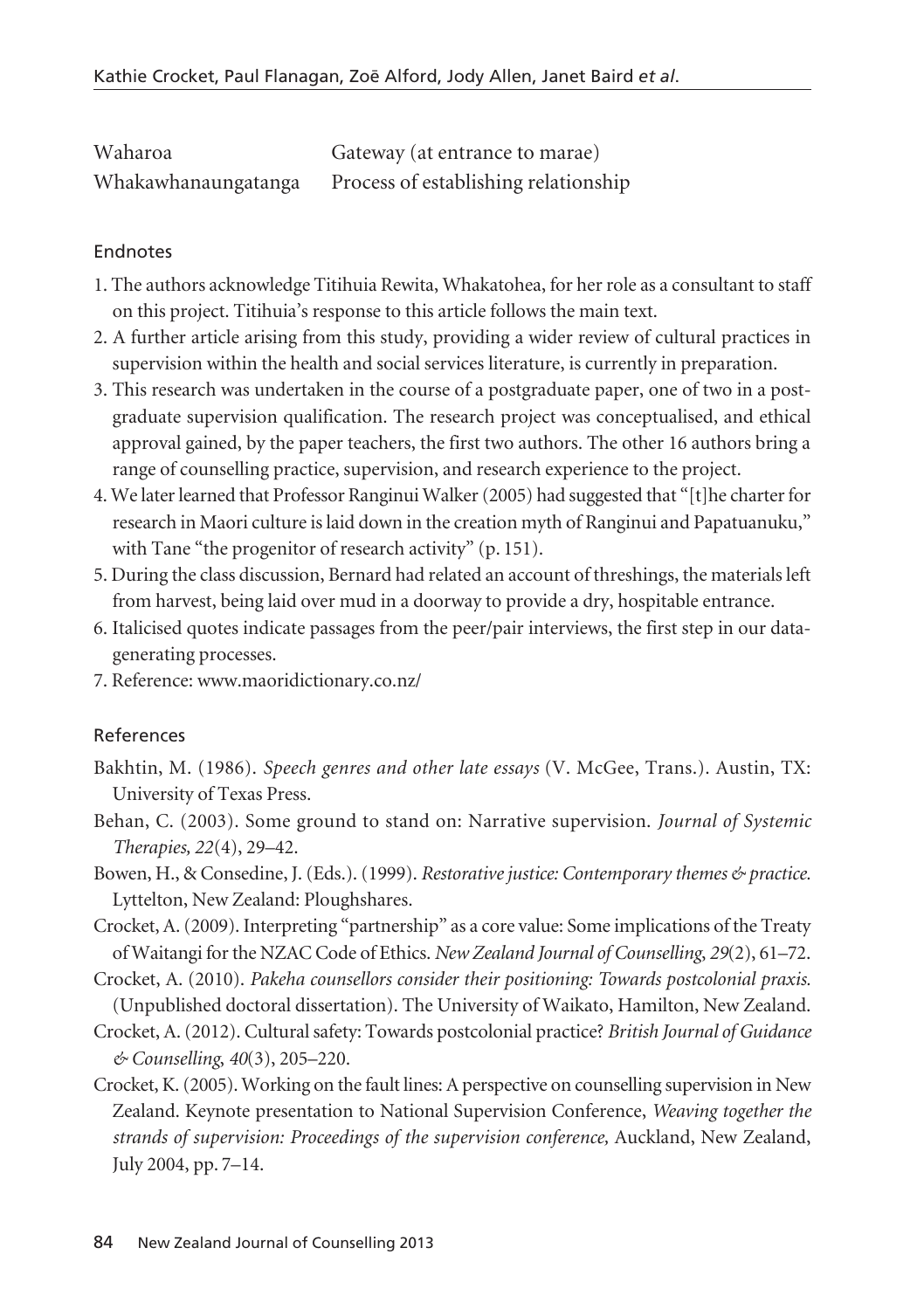- Deleuze, G. (1983). *Nietzsche and philosophy* (H. Tomlinson, Trans.). London, England: Athione Press.
- Drury, N. (2007). A powhiri poutama approach to therapy. *New Zealand Journal of Counselling*, *27*(1), 9–20.
- Durie, M. (1989). A move that's well overdue: Shaping counselling to meet the needs of Maori people. *New Zealand Counselling and Guidance Association Journal*, *2*(1), 13–23.
- Durie, M. (1999). Paiheretia: An integrated approach to counselling. *New Zealand Association of Counsellors Newsletter, 20*(1), 15–52.
- Durie, M. (2007). Counselling Mäori: Marae encounters as a basis for understanding and building relationships. *New Zealand Journal of Counselling*, *27*(1), 1–8.
- Egan, K., & Team. (2010). Group cultural supervision for Accord counselling service at the Napier Family Centre. *Counselling Today/Nga Korero Awhina*: *Newsletter of the New Zealand Association of Counsellors, 31*(1), 39.
- Elder, H. (2010, June 18). *Working with Maori whanau*. Compass Seminar, Gisborne, New Zealand.
- Fine, M. (1994). Working the hyphens: Reinventing the self and other in qualitative research. In N. K. Denzin & Y. S. Lincoln (Eds.), *Handbook of qualitative research* (pp. 70–82). Thousand Oaks, CA: Sage.
- Hancock, F., Epston, D., & McKenzie, W. (2006). Forging Treaty hope: The application and relevance of narrative ideas and practices in developing Treaty-based policy and practice. *Community Development Journal*, *41*(4), 453–466.
- Jackson, A. Y., & Mazzei, L. A. (2012). *Thinking with theory in qualitative research: Viewing data across multiple perspectives*. London, England: Routledge.
- Jones, A. (1999). The limits of cross-cultural dialogue: Pedagogy, desire, and absolution in the classroom. *Educational Theory, 49*(3), 299–316.
- Jones, A., & Jenkins, K. (2008). Rethinking collaboration: Working the indigene-colonizer hyphen. In N. K. Denzin, Y. S. Lincoln, & L. Tuhiwai Smith (Eds.), *Handbook of critical and indigenous methodologies* (pp. 471–486). Los Angeles, CA: Sage.
- Lang, S. K. W. (2005). "Decolonialism"and the counselling profession: The Aotearoa/New Zealand experience. *International Journal for the Advancement of Counselling, 27*(4), 557–572.
- Lang, S. K. W. (2011). *Bicultural responsiveness in Aotearoa New Zealand: An immigrant counsellor's perspective*. (Unpublished doctoral dissertation). Massey University, Palmerston North, New Zealand.
- Lang, S. K. W., & Katene, K. (2007). Tikanga and ethics: A dialogical encounter of two cultures. *New Zealand Journal of Counselling*, *27*(1), 33–42.
- May, T. (2005). *Gilles Deleuze: An introduction*. Cambridge, England: Cambridge University Press.
- Mickell, G. (2008). Maori cultural supervision. *Counselling Today/Nga Korero Awhina: Newsletter of the New Zealand Association of Counsellors*, *28*(4), 30.